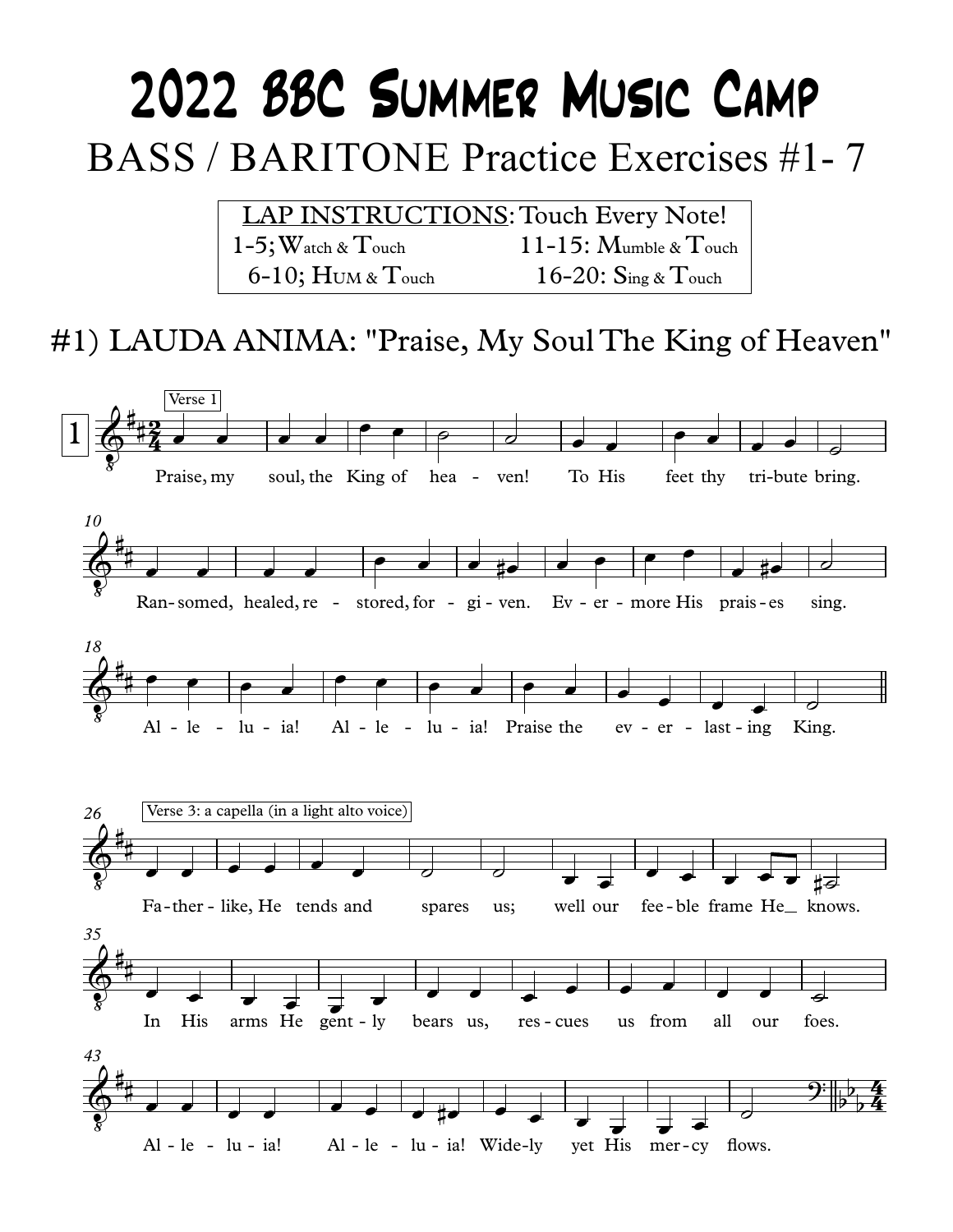#### #2) HANDEL: "But Thanks Be To God" from MESSIAH 2

This amazing piece of music begins with an Alto/Tenor duet asking a very important question. Then, the Choir enters at M25 with The Answer. In the "Answer" from the choir, there are two basic melodic/textual themes;

- 1) "But Thanks be to God" and a bunch of repetions and variations of that 5 word phrase and
- 2) "who giveth us the victory thru our Lord Jesus Christ", also with several variations and repetitions.

As you are learning this piece, please do TWO (2) things;

1) see ifyou can detect the 'variations/repetitions' of these two complimentary phrases. This is the "form" of this piece of music and if you can identify it and recognize when it happens,

you have taken a really BIG step in your music reading / music literacy skills! I believe in you!! and 2) be very 'active' in the muscular activity of your consonants, specifically; "th", 'g' and 'v', every time.

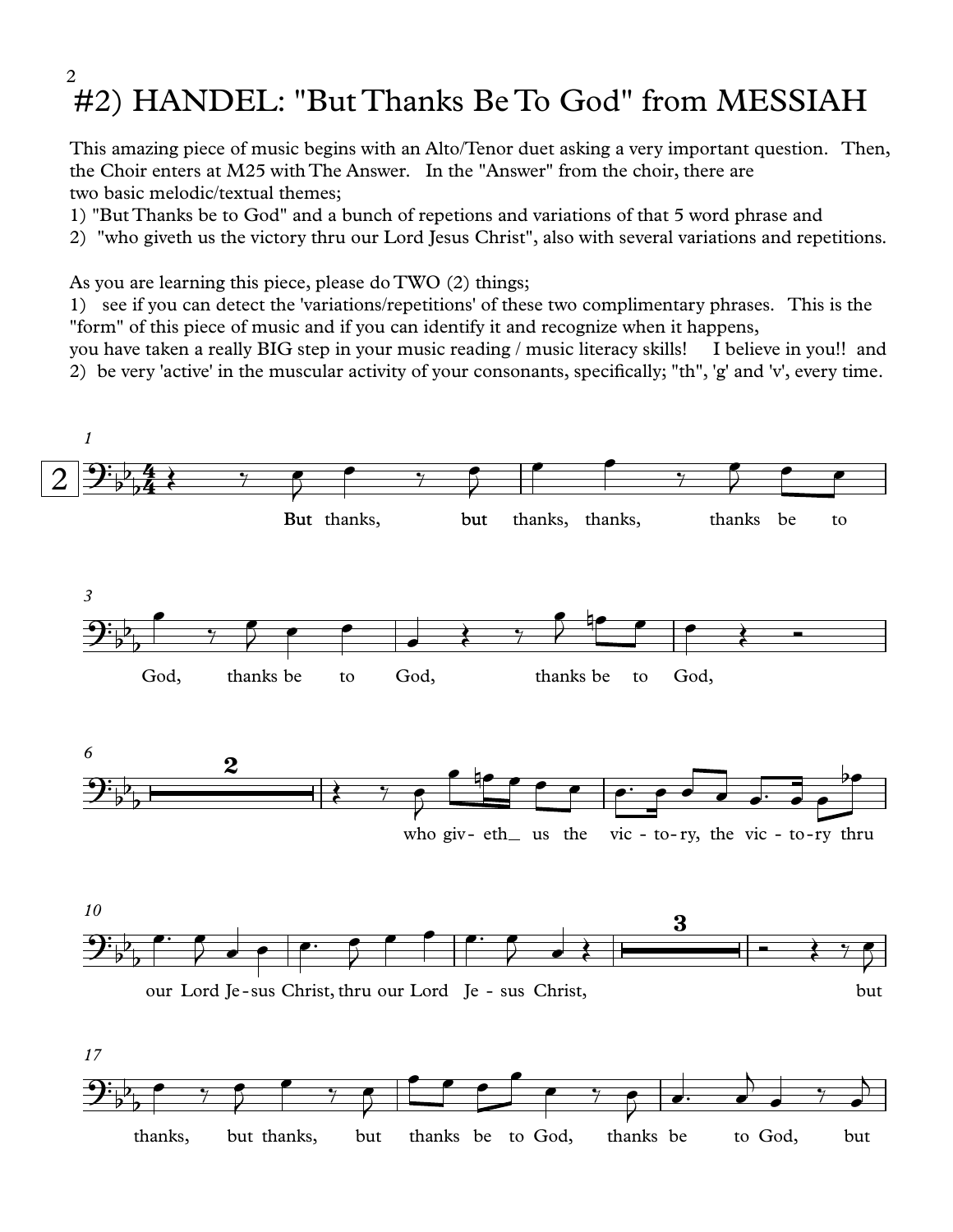



vic-to-ry thru our Lord Je - sus Christ, but thanks be to God, but thanks, but thanks,









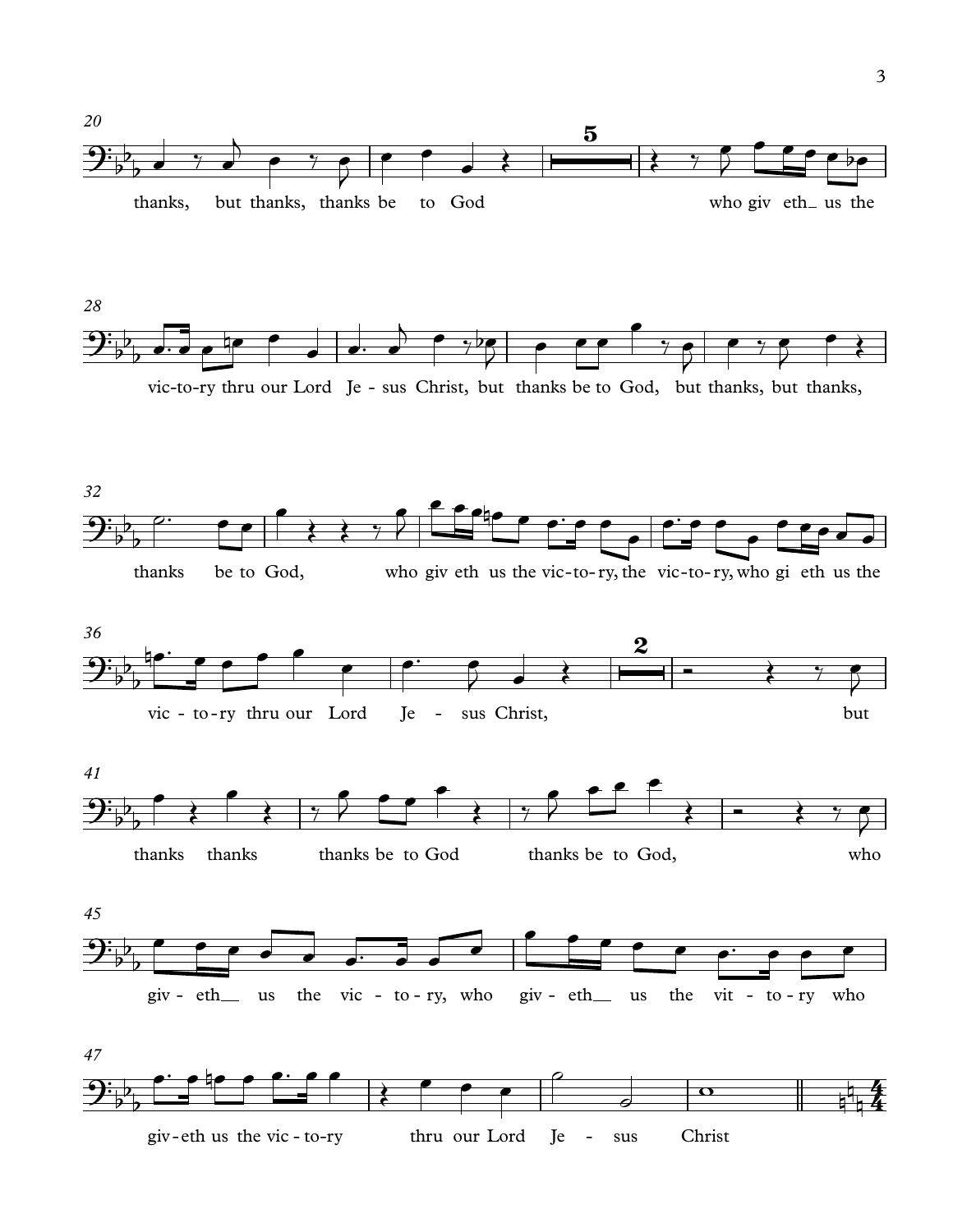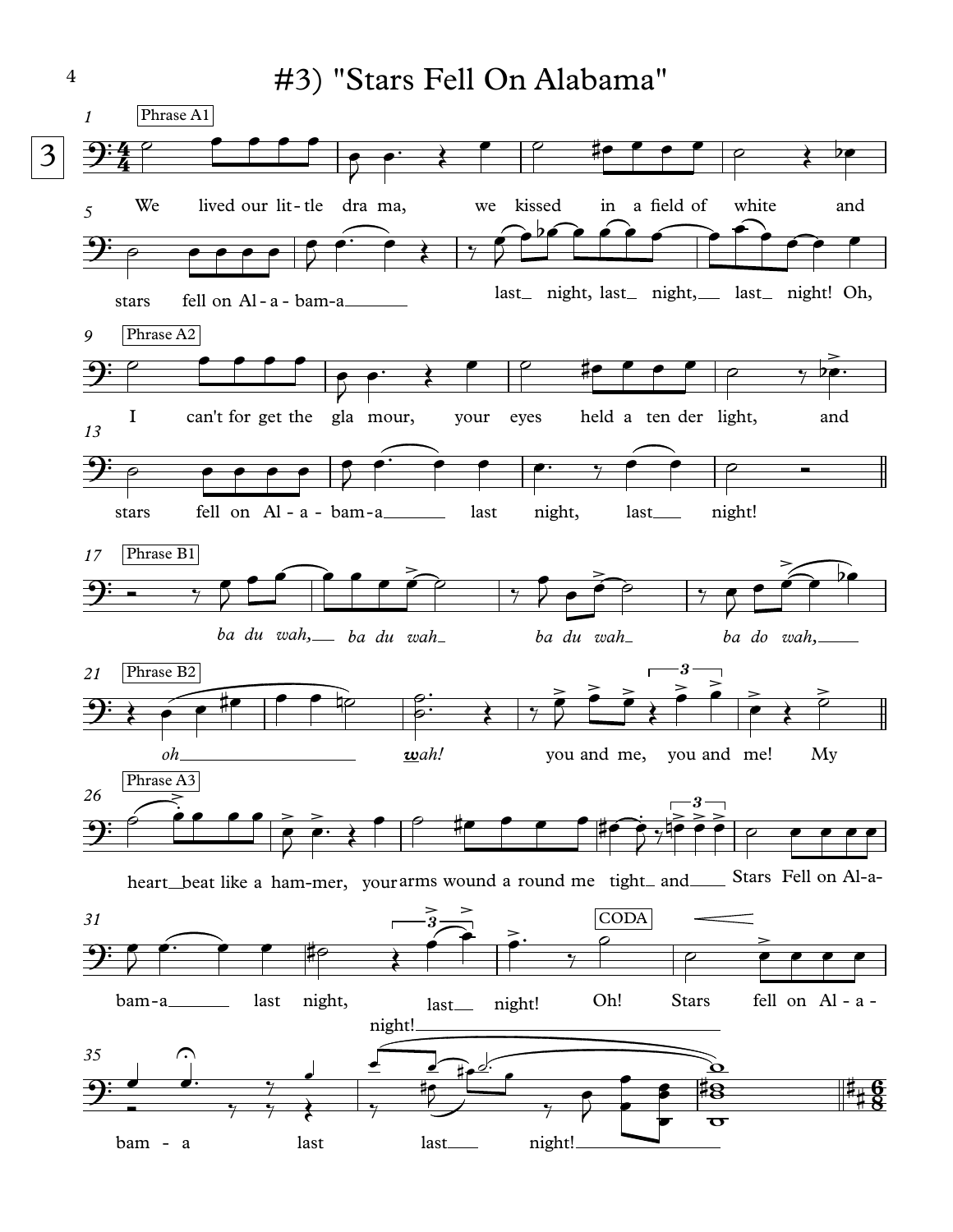## #4) HANDEL: "O Thou That Tellest" from the MESSIAH 5

Our other classical anthem from MESSIAH by Mr. Handel is "O Thou That Tellest Good Tidings To Zion. This piece begins with a very difficult ALTO/TENOR duet. The choir interrupts at M107. Glorious!

As before, there are TWO musical statements that match up with the two textual statements of the piece. 1) O Thou that tellest good tidings to Zion, Arise.

2) Say unto the cities of Juday, Behold! Your God!, the glory of the Lord is risen upon thee.

So, as you learn this piece, look for the similarities and contrasts, the sequences and melismas. (if you don't yet know what a "sequence" is, or what a "melisma" is, don't panic! We will teach you! You will learn!)

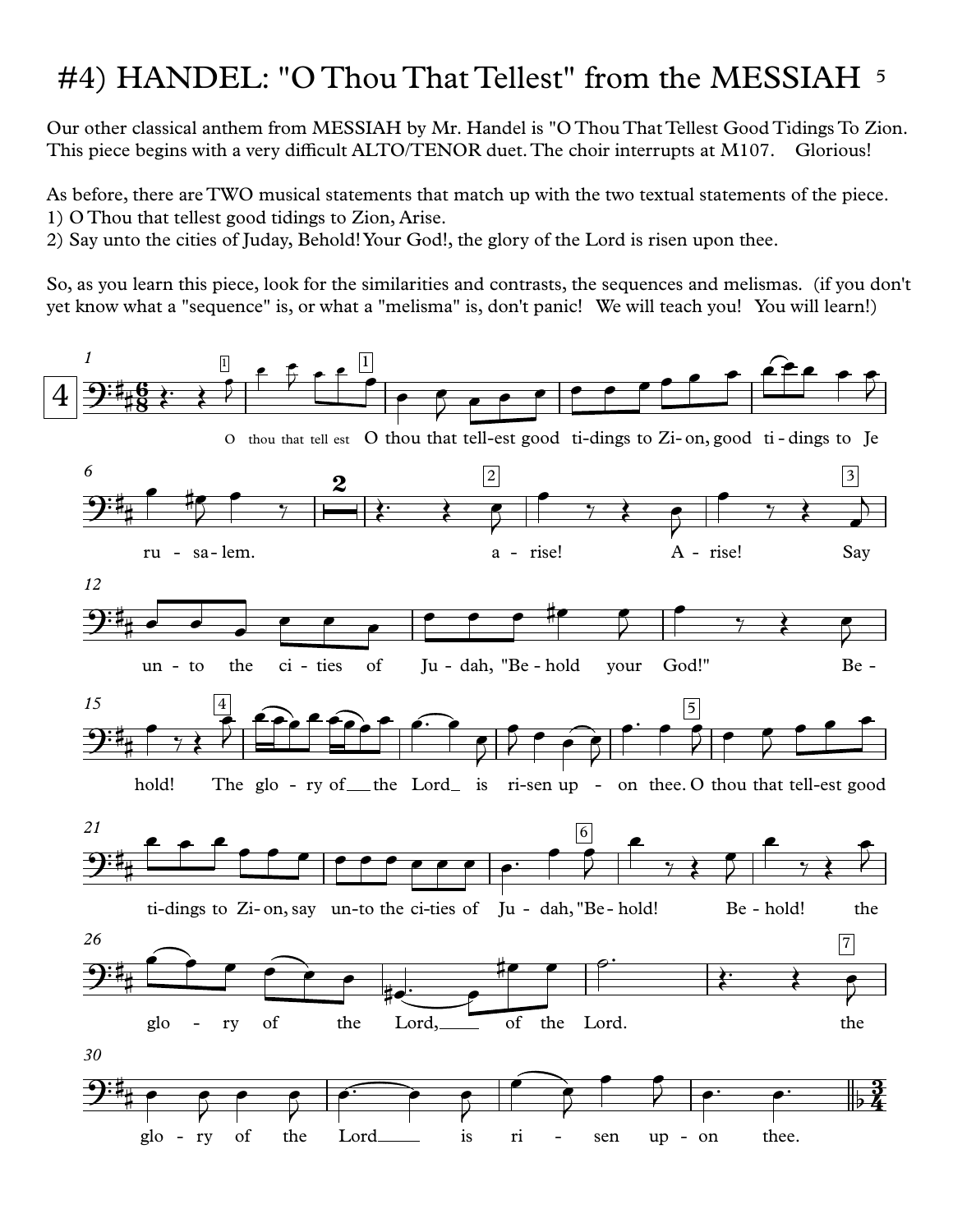#### #5) CRIMOND: "The Lord's My Shepherd"

This is a very old Hymn tune from the Scotland. In Verse 4, the Baritone has stems going up and Bass has stems going down. Beware of that pesky cross-voicing thing! Try both parts and be prepared to tell me which you prefer BEFORE you go to Summer Camp, please.

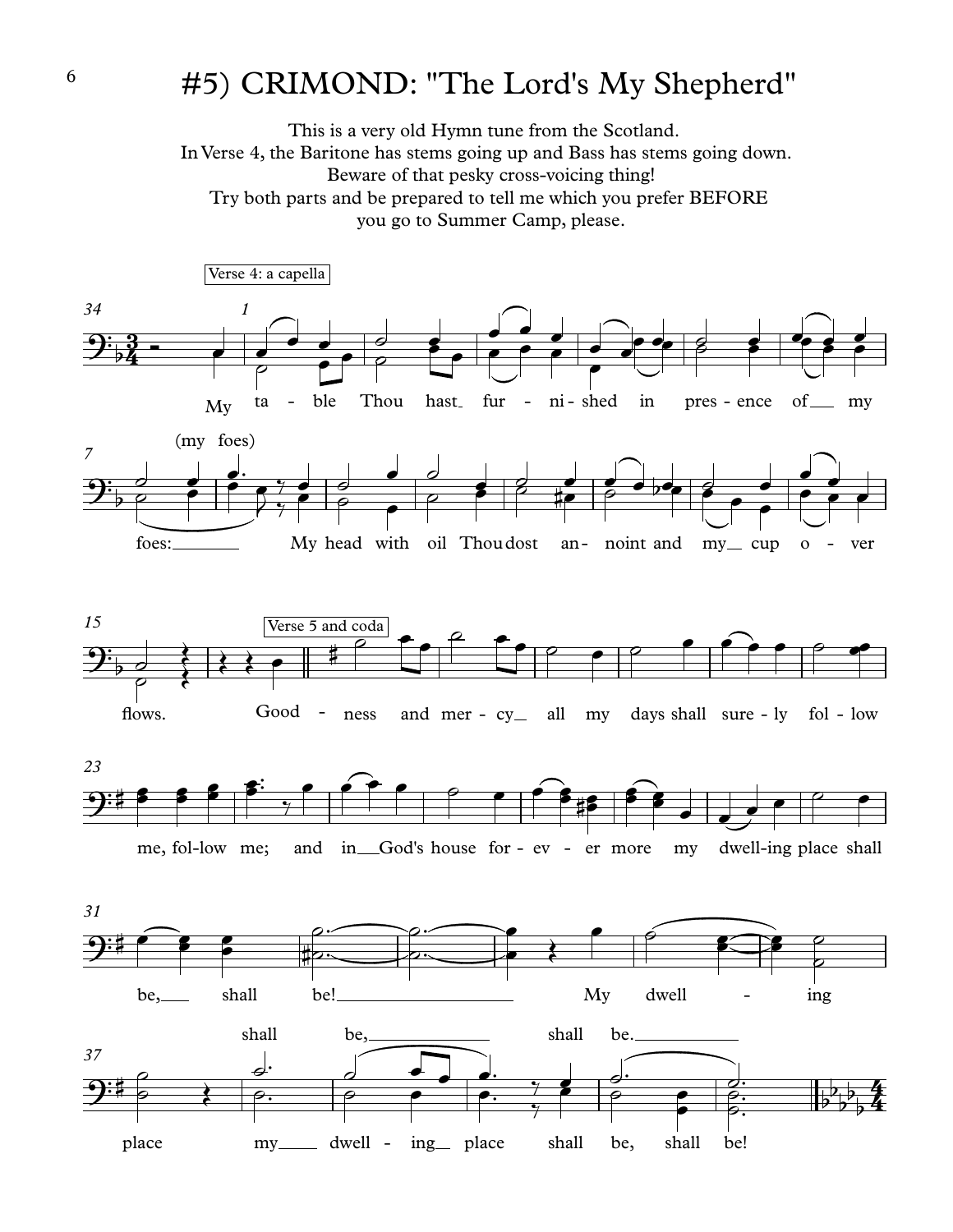#### #6) "Just As Much As Ever"

This is a 1960s ballad with a Big-Band Swing style! Thanks!

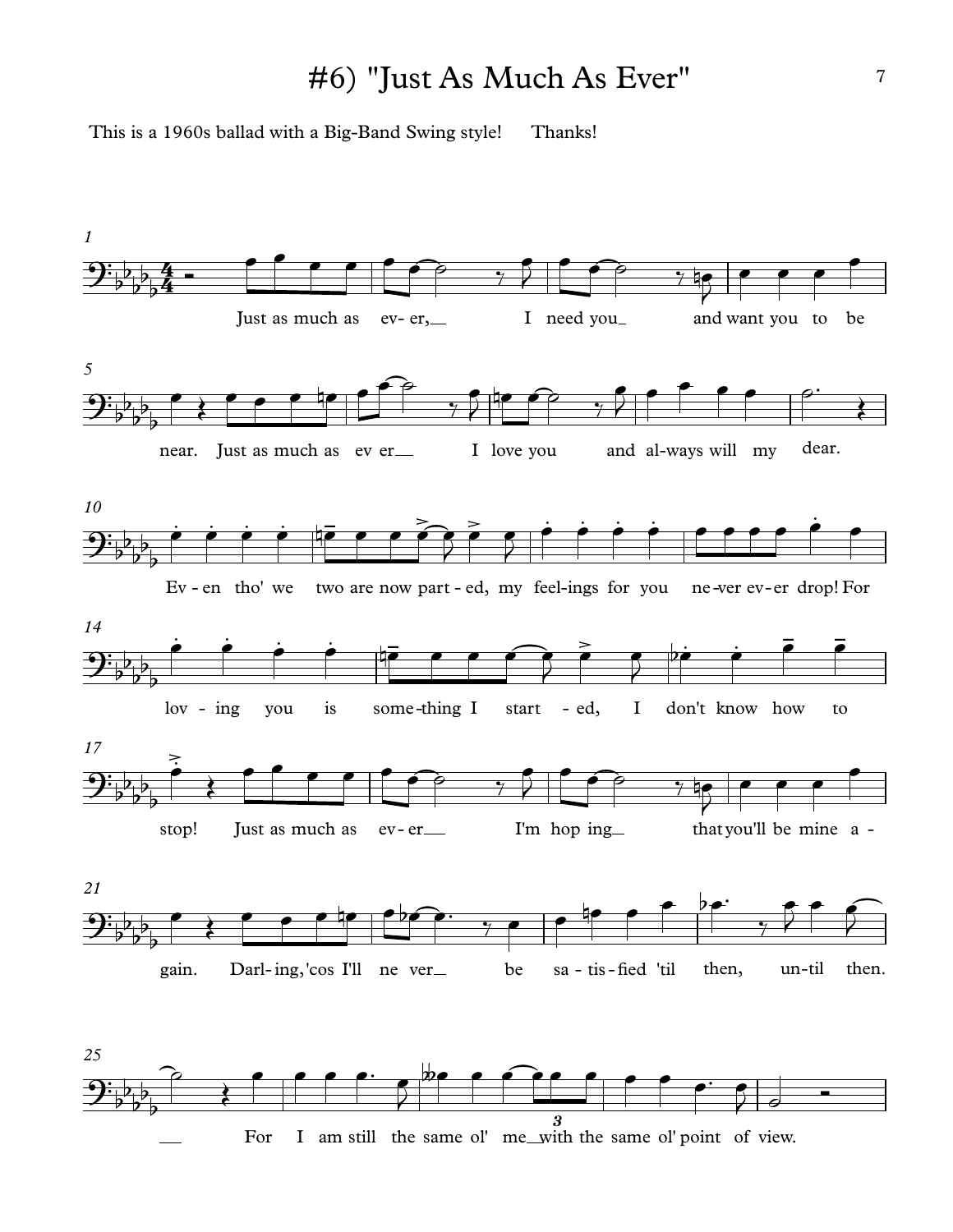













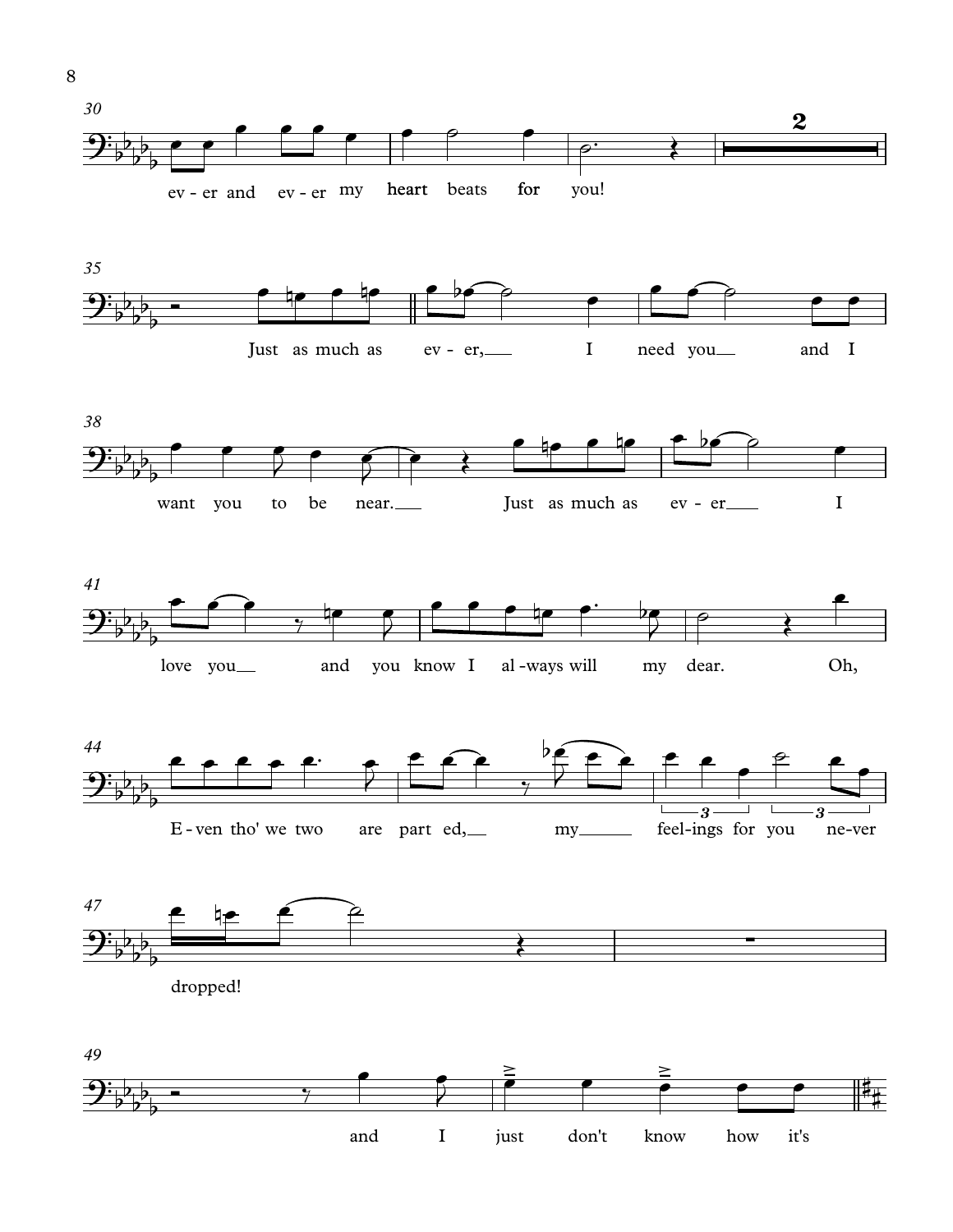